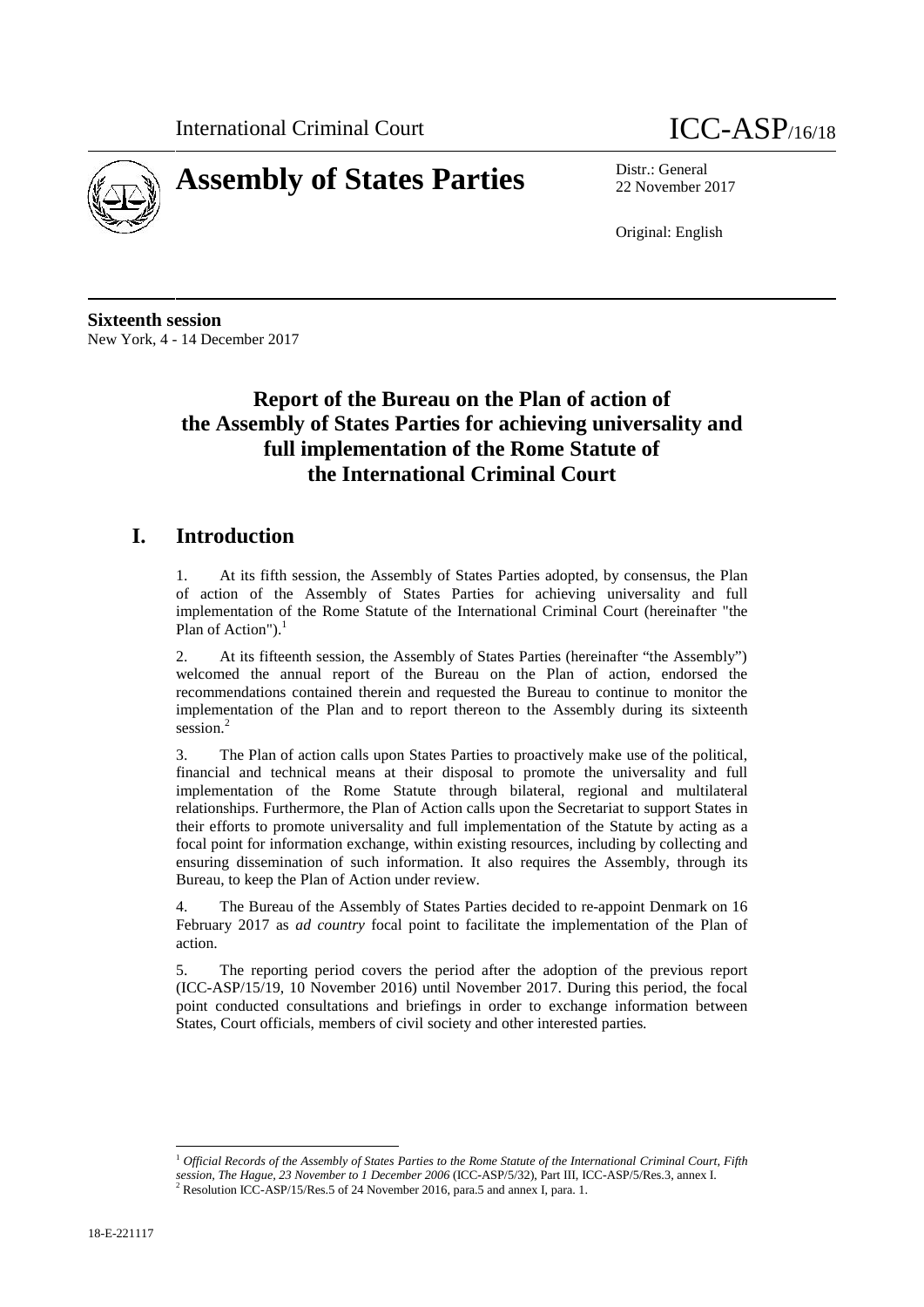# **II. Updates on efforts to promote universality and full implementation of the Rome Statute**

### **A. Activities of the Court**

6. The Court continued to contribute actively to the efforts to promote universality and full implementation of the Rome Statute in close cooperation with other actors, including the President of the Assembly, Denmark as the focal point on the Plan of Action, States Parties, intergovernmental organizations and civil society. The Court organized several events of relevance during the reporting period, focusing particularly on regions where ICC seminars have not been previously held.

7. Regional cooperation seminars were held on 10 and 11 January 2017 in Port of Spain, Trinidad and Tobago, for the Caribbean region, and on 4 and 5 April in Seoul, Republic of Korea, for Asian States. Dedicated sessions on universality and national implementation of the Rome Statute featured in the programmes of both events. In connection with the seminar in Seoul, the President of the Court paid a visit to Malaysia to promote consideration of accession to the Rome Statute. A regional cooperation seminar for Francophone West and Central African States took place in Niamey, Niger, from 24 to 26 October, with particular emphasis on national implementation of the Rome Statute.

8. On 8 September 2017, the Court convened a workshop on the ICC titled "Membership in the Rome Statute – Why and How" in the margins of the  $48<sup>th</sup>$  Pacific Islands Forum (PIF) Leaders' Meeting, where the President of the Court also addressed heads of state and government at a separate session. The emphasis of the Court's mission to the Pacific Islands Forum was particularly on encouraging the eight non-States Parties in the region to consider joining the Rome Statute. Follow-up communication is ongoing with several States.

9. The Court held a four-day seminar on cooperation with national focal points of situation countries and a number of other States in The Hague, 12-15 September 2017, allowing for in-depth discussions and exchange of experiences on practical cooperation matters.

10. On 6 and 7 December 2016, the Court organized a retreat with African States Parties in Addis Ababa with the participation of the Legal Counsel's Office of the African Union Secretariat. Topics discussed included complementarity as well as promotion of universality. A similar retreat is scheduled to take place in Addis Ababa on 22 and 23 November 2017.

11. The third ICC-European Union Roundtable took place at the Court on 25 April 2017, allowing for in-depth discussions, among other topics, on collaboration in encouraging the ratification and national implementation of the Rome Statute.

12. In addition to assistance from the European Commission, some of the abovementioned events organized by the Court also benefited from the financial support of the Organisation internationale de la Francophonie and the Governments of the Kingdom of the Netherlands and the Kingdom of Norway.

13. The President of the Court held bilateral talks with five non-States Parties at the level of head of state, head of government or foreign minister with the specific goal of promoting accession to the Rome Statute. The President furthermore underlined the importance of reaching universal ratification of the Rome Statute in numerous public remarks, including at the United Nations General Assembly. The Prosecutor made one mission to Geneva, where she briefed the diplomatic community including the Group of Friends of the ICC on recent developments at the Court and highlighted the importance of universality and the important work carried outin Geneva in this regard, in the context of the Universal Periodic Review (UPR). The Prosecutor also participated in an event in Senegal, Dakar marking 17 July as Day of International Criminal Justice, hosted by the President of the Assembly, Minister Sidiki Kaba. The event highlighted, among other things, the importance of achieving universality. More broadly, the principals of the Court promoted the goals of the Plan of Action through speeches and participation at many other conferences and seminars, as well as meetings with various interlocutors.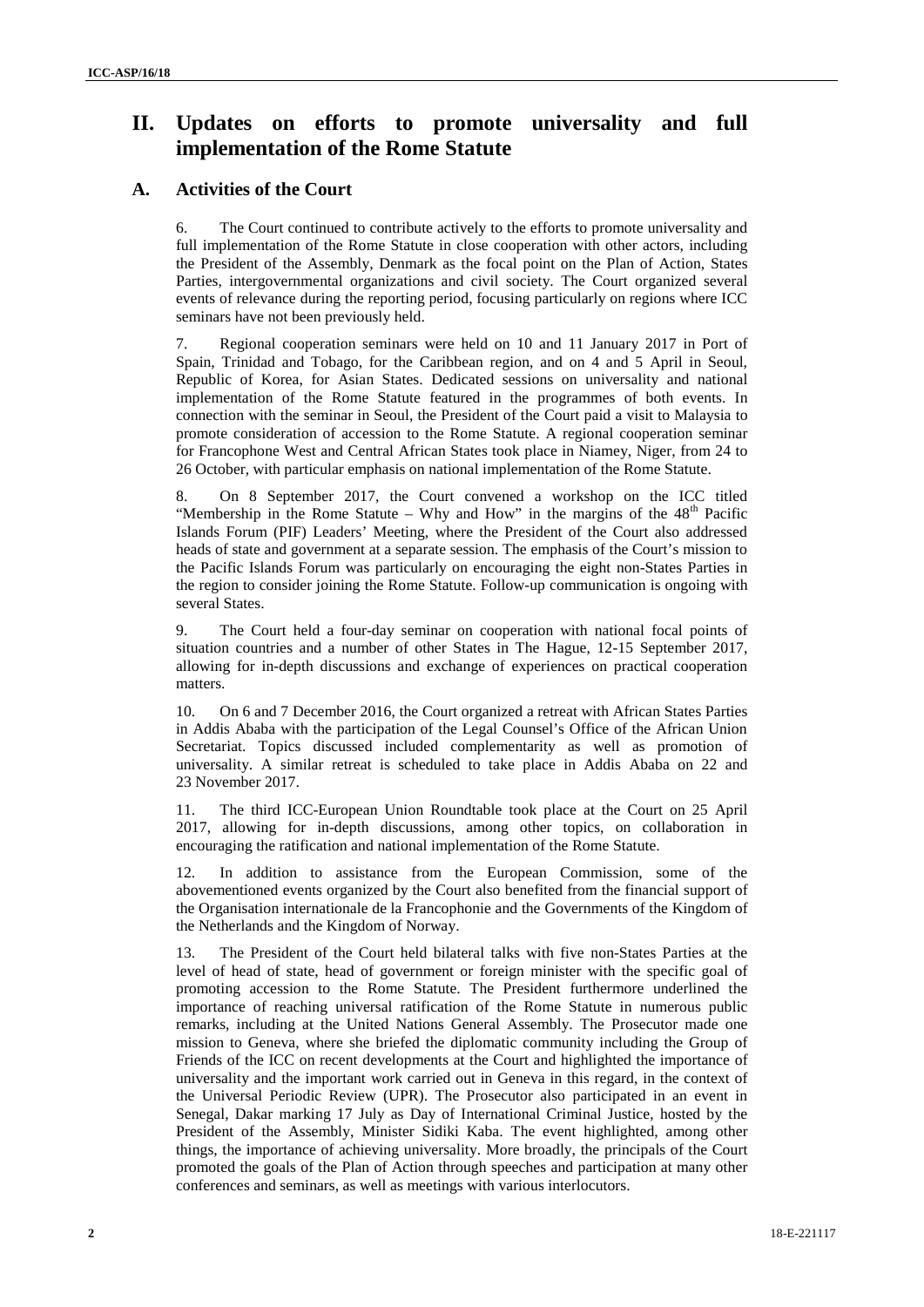14. Throughout the reporting period, senior officials of the Court used various opportunities – both during official travel abroad as well as visits of external stakeholders to the ICC – to engage with government officials, parliamentarians and other stakeholders from a large number of States not party to the Rome Statute. During such discussions, Court officials encouraged informed consideration of Rome Statute accession/ratification, underlining the important role of the Rome Statute system in global efforts for accountability as well as clarifying several legal and technical issues related to the Court and the role and obligations of States Parties.

15. To support joint efforts promoting ratification of the Rome Statute, the Court produced a booklet titled "Joining the International Criminal Court – Why does it matter", thanks to the financial support of the European Commission, which has been widely distributed and is available on the Court's website in English<sup>3</sup> and French.<sup>4</sup> Hard copies can be provided by the Court upon request.<sup>5</sup> More generally, the Court's public information activities continue to serve as an important tool for raising awareness and providing information that is crucial for the promotion of the universality and full implementation of the Rome Statute. More than 19,000 visitors, from States Parties as well as non-States Parties, visited the ICC and received presentations on the Court, its mandate and current activities. The Court also continues to support Moot Court competitions in various languages, including Chinese<sup>6</sup> and Russian.<sup>7</sup>

#### **B. Activities of the President of the Assembly and the Secretariat**

16. The President of the Assembly of States Parties, Mr. Sidiki Kaba, held a series of meetings throughout the year where he encouraged States to become parties to the Rome Statute and the Agreement on Privileges and Immunities of the International Criminal Court, and stressed the importance for States to have implementing legislation at the national level.

17. On 2 May 2017, the President participated in a regional consultation on the Malabo Protocol in Dakar. He also took part in the 33rd session of the ACP-EU Joint Parliamentary Assembly held in San Giljan, Malta, from 19 to 21 June 2017, during which he spoke on the theme of "impunity for crimes against humanity".

18. On 23 May 2017, the President organized a high-level conference in Dakar on "strengthening African national judicial systems through complementarity and effective and dynamic cooperation with the International Criminal Court" with the participation of several Ministers of Justice of African States Parties and States not party. The President also held a conference on 17 July 2017 in Dakar on the theme "Challenges and Opportunities of the ICC on the Eve of the 20th Anniversary of the Rome Statute" on International Criminal Justice Day.<sup>8</sup>

19. In addition, the President held a series of ministerial-level meetings in New York from 19 to 22 September 2017 in the margins of the 72nd session of the United Nations General Assembly. These meetings with States Parties and States not party aimed to promote the universality of the Rome Statute, the adoption of national implementing legislation strengthening the principle of complementarity and cooperation with the Court, and strengthening of the dialogue between Africa and the ICC.

20. Finally, the President participated in a conference on "The International Criminal Court and International Cooperation: The Challenges of Asset Recovery", organized on 20 October 2017 in Paris by France and Senegal as co-facilitators on cooperation.

21. The Secretariat, for its part, continued to support the collection of information on the promotion of universality and the full implementation of the Rome Statute. As of 8 November the Secretariat had received eight responses to the questionnaire concerning the

<sup>&</sup>lt;sup>3</sup> See https://www.icc-cpi.int/iccdocs/PIDS/publications/Universality\_Eng.pdf.

<sup>4</sup> See https://www.icc-cpi.int/iccdocs/PIDS/publications/Universality\_Fra.pdf.

<sup>5</sup> Requests can be made to the External Relations and State Cooperation Unit of the Registry, Tel. + 31 (0)70 515 8515.

<sup>&</sup>lt;sup>6</sup> See https://www.icc-cpi.int/Pages/item.aspx?name=pr1312.<br><sup>7</sup> See https://www.icc-cpi.int/Pages/item.aspx?name=moot\_court\_2016\_rus.

<sup>&</sup>lt;sup>8</sup> See https://asp.icc-cpi.int/en\_menus/asp/press%20releases/Pages/PR1322.aspx.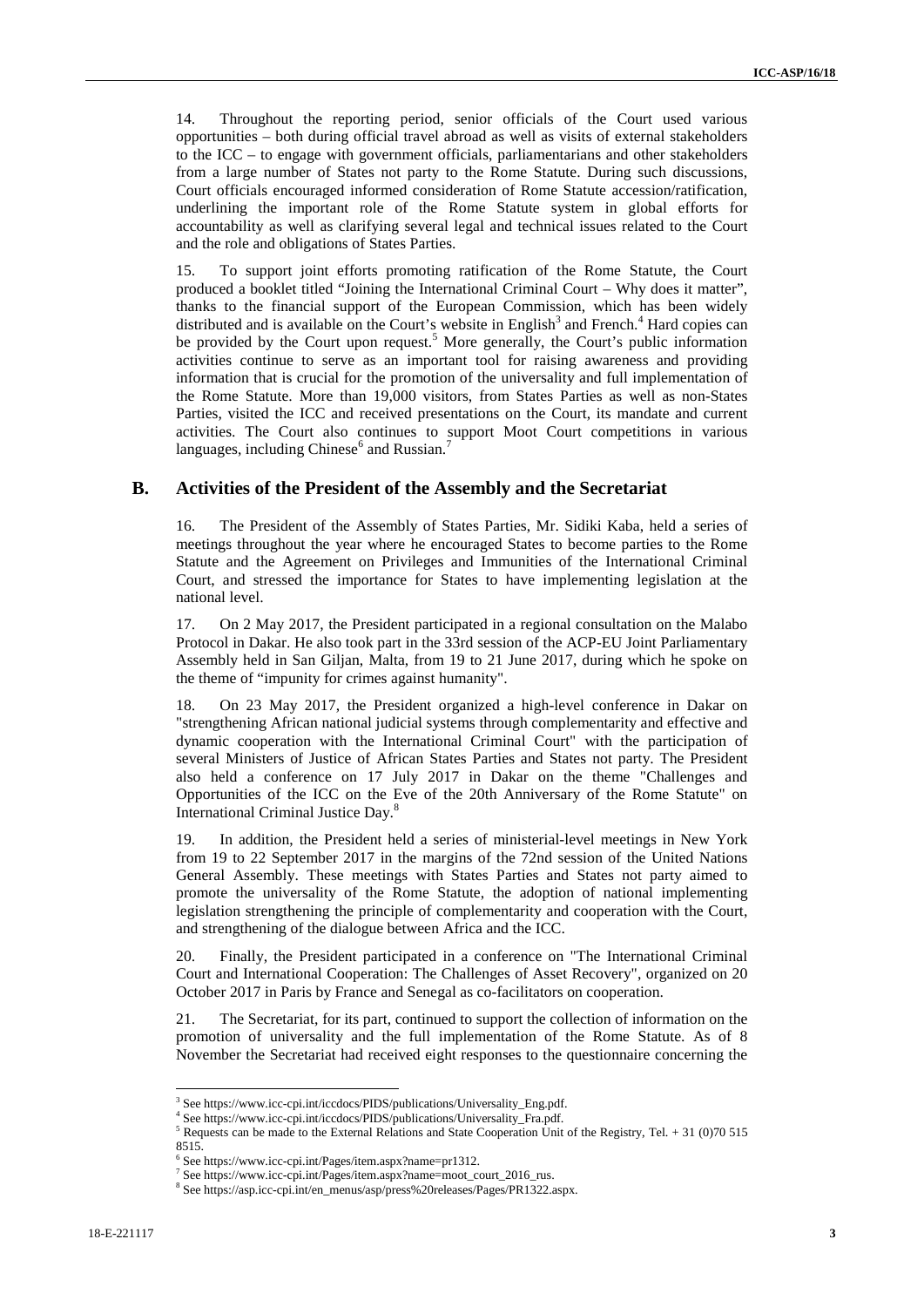Plan of action for achieving universality and full implementation of the Rome Statute. Relevant information submitted by States and international organizations can be found on the Assembly's website.<sup>9</sup>

### **C. Activities of the focal point**

The focus for the activities of the focal point in 2017 has been the launch of the social media campaign #JOIN on Facebook, Twitter and other social media platforms. The centrepiece of the campaign is a short video featuring the President of the Assembly and the Foreign Ministers of Argentina, Cyprus, the Czech Republic and Denmark. The video was pre-screened by the Minister of Finance of Denmark at an event in New York entitled "International Justice Day 2017: Striving for universality of the Rome Statute of the ICC and the criminalization of aggressive war-making", hosted by Liechtenstein, Italy, The Gambia and Denmark on 17 July 2017. The campaign itself was launched at an event in The Hague on 21 July hosted by Cyprus and Denmark. The campaign has benefitted significantly from support by the Coalition for the International Criminal Court (CICC) and Parliamentarians for Global Action (PGA).

23. #JOIN is still active and the focal point encourages all stakeholders to visit the Facebook page, view and share the video and participate actively in the campaign at www.facebook.com/universality. In addition the video is available for use at relevant workshops and seminars related to universality.

24. Apart from this, the focal point held individual and joint bilateral consultations with representatives of States, members of civil society, international organizations and the Secretariat. A particular emphasis was placed on organizing informal events for relevant states in the margins of regional summits and other meetings and/or visits by the principals of the Court, as a way of maximizing the impact of such activities and making use of the fact that senior officials were available.

25. In The Hague, the focal point continued the practice of informal information-sharing with representatives of the Court, the Assembly of States Parties and civil society. The aim of this is to enhance coordination and identify ways of exploring synergies, and such an informal mechanism may be developed further.

26. In addition the then co-focal points supported PGA in organizing a  $2<sup>nd</sup>$  meeting of the Working Group on the Fight Against Impunity in Francophone African Countries in Lomé, Togo, on 15-16 November 2016. The event aimed at promoting universality of the Rome Statute and securing political support for the Court in the region, and involved a large number of parliamentarians from francophone African countries.

### **D. Activities of international organizations and other organizations**

27. During the  $26<sup>th</sup>$  and  $27<sup>th</sup>$  sessions of the UPR,<sup>10</sup> a State-driven process under the auspices of the Human Rights Council of the United Nations, the States under review received recommendations related to the ICC, in particular on the ratification of the Rome Statute, the domestic implementation and ratification of the so-called Kampala amendments and the Agreement on Privileges and Immunities of the Court. In total 31 States from all regional groups made recommendations. The States not party to the Rome Statute under review were: Algeria, Bahrain, Haiti, India, Indonesia, Morocco, South Sudan, Syrian Arab Republic, Togo and Zimbabwe. A total of 80 ICC-related recommendations were made.

28. The European Union (EU) continued its ongoing engagement towards achieving universality of the Rome Statute and promoting a better understanding of the ICC's mandate, in particular during its regular human rights dialogues with some 40 States, through systematic démarche campaigns worldwide, the organization of dedicated local or regional seminars and the systematic inclusion of an ICC clause into agreements with third States. The EU also assisted the ICC through its Common Security and Defence Policy

<sup>9</sup> See https://asp.icc-cpi.int/en\_menus/asp/sessions/plan%20of%20action/Pages/2017---Plan-of-Action- (ASP16).aspx.

<sup>10</sup> For more information see : http://www.ohchr.org/EN/HRBodies/HRC/RegularSessions/Session34/Pages/ListRe ports.aspx and http://www.ohchr.org/EN/HRBodies/HRC/RegularSessions/Session36/Pages/ListReports.aspx.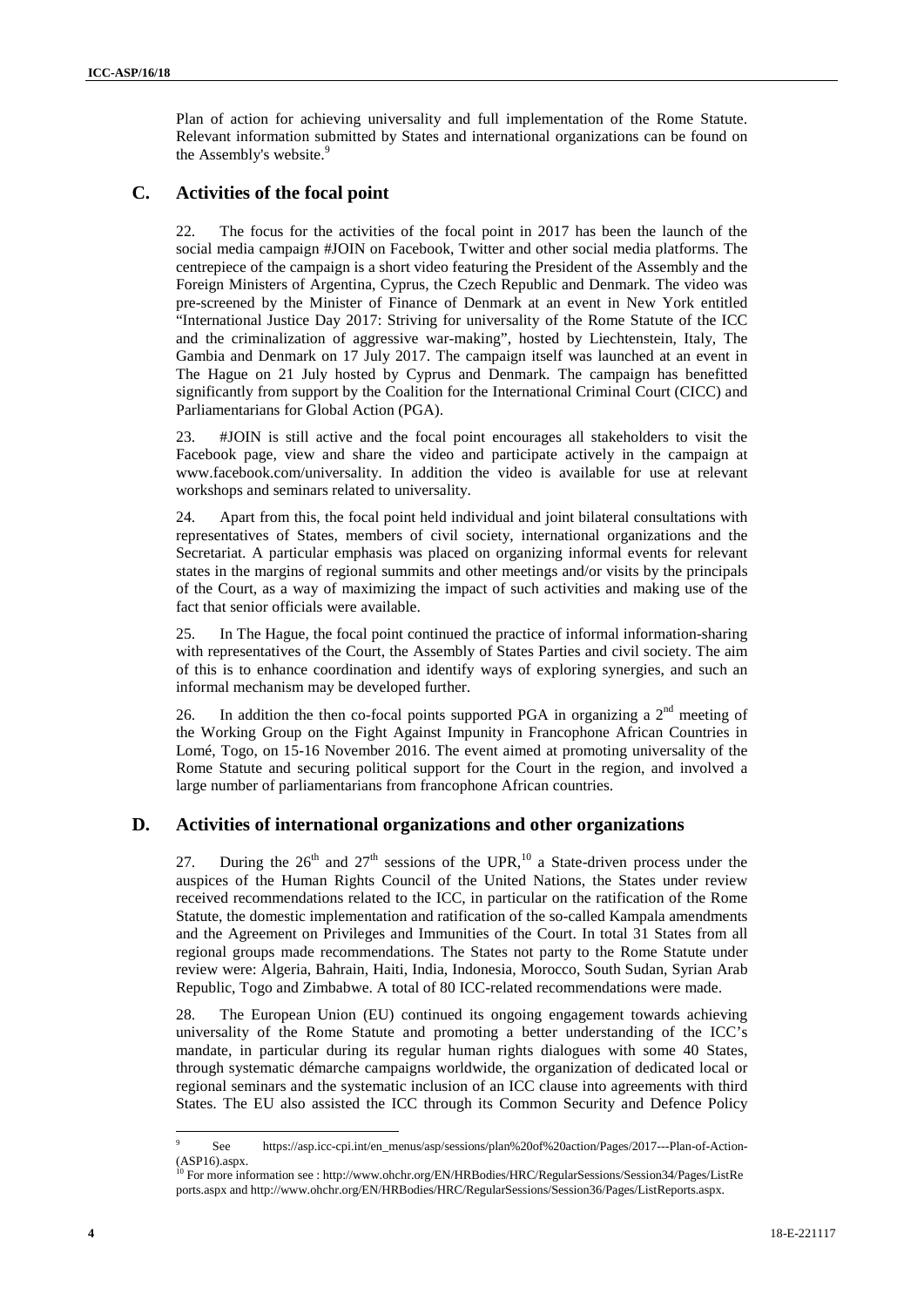(CSDP) missions and operations, both facilitating the work of the Court in countries where CSDP Missions are present and providing training on ICC issues through the Mission's legal and human rights advisors. The EU continued to support the ICC financially, either directly or through civil society organizations advocating for universality of the Rome Statute. The EU also strengthened its support to the development of national judicial systems worldwide, to put the principle of complementarity into effect.

29. The Organisation internationale de la Francophonie (OIF) continued to promote the universality of the Rome Statute among its member and observer States, based on the Memorandum of Understanding signed with the ICC in September 2012. Activities included support to the ICC for the financing of the Focal Point Seminar held in The Hague at the seat of the Court in September 2017, the Regional High Level Symposium on Cooperation and Complementarity between States and the International Criminal Court (24-26 October 2017, Niamey, Niger) and the High Level Retreat with African Union Member States, Rome Statute Parties, in Addis Ababa in November 2017.

30. The Commonwealth also continued to support the universality and full implementation of the Rome Statute. It has developed model legislation and implementation kits on Rome Statute for its member States, and is organizing capacity and awareness raising programmes. Its support to issues relating to the implementation of Rome Statute is demand driven.

31. The Organization of American States (OAS) continued to support the ICC, including through the implementation of the "Exchange of Letters for the Establishment of a Framework Cooperation Agreement with the International Criminal Court" signed at the Headquarters of the OAS on 18 April  $2011<sup>11</sup>$  and the subsequent resolution of the OAS of 4 June 2014 which promotes ratification of and accession to the Rome Statute and its implementation.<sup>12</sup> At its session in June 2017 the General Assembly of the OAS adopted a resolution which, apart from promoting universality and implementation of the Statute, includes specific mandates on efforts to commemorate the  $20<sup>th</sup>$  anniversary of the adoption of the Rome Statute and measures to strengthen cooperation with the ICC.<sup>1</sup>

32. Civil society plays a crucial role in the awareness-raising on the Court, promoting the increased ratification of the Rome Statute and of the Agreement on Privileges and Immunities of the ICC ("APIC"), the adoption of national implementing legislation, the complementarity principle and cooperation of States Parties with the Court. The NGOs continued their regional and country-based approach in promoting the universality of the ICC, including with missions to and seminars held in non-States Parties. The CICC and PGA continued their wide-ranging and essential activities in this field for which they held frequent consultations with all the stakeholders**.**

#### **E. Other seminars, events and actions**

33. On 18 October 2017 the Bureau of the Assembly of States Parties adopted a decision entitled "Understanding of the participation of Observer States in meetings of the Assembly of States Parties". The decision, which was proposed and facilitated by Colombia, is the result of extensive discussions by the New York and The Hague Working Groups. The decision takes into account the call of the Assembly to intensify efforts to foster universality and underlines that participation in the various meetings of the Assembly of States Parties "should be conducive to promoting the universality of the Rome Statute".<sup>14</sup> The decision was adopted by consensus by the Bureau.

34. On 9 and 10 December 2016 PGA organized the 9th Consultative Assembly of Parliamentarians on the ICC and the Rule of Law, in Dakar, Senegal. The Assembly was attended by over 100 Parliamentarians from 51 countries of all regions of the world, in addition to representatives of Governments, the ICC and academia. The Assembly concluded with adoption of the "*Dakar Plan of Action on the Prevention of Mass Atrocities, Strengthening the Rule of Law and Support for the International Criminal*

 $11$  http://www.oas.org/es/sla/ddi/docs/acuerdos\_bilaterales\_41-2011.pdf.

<sup>&</sup>lt;sup>12</sup> See http://www.oas.org/en/sla/dil/docs/AG-RES\_2852\_XLIV-O-14.pdf.<br><sup>13</sup> See http://scm.oas.org/doc\_public/ENGLISH/HIST\_17/AG07456E11.doc.

<sup>&</sup>lt;sup>14</sup> See https://asp.icc-cpi.int/en\_menus/asp/bureau/decisions/2017/Pages/index.aspx.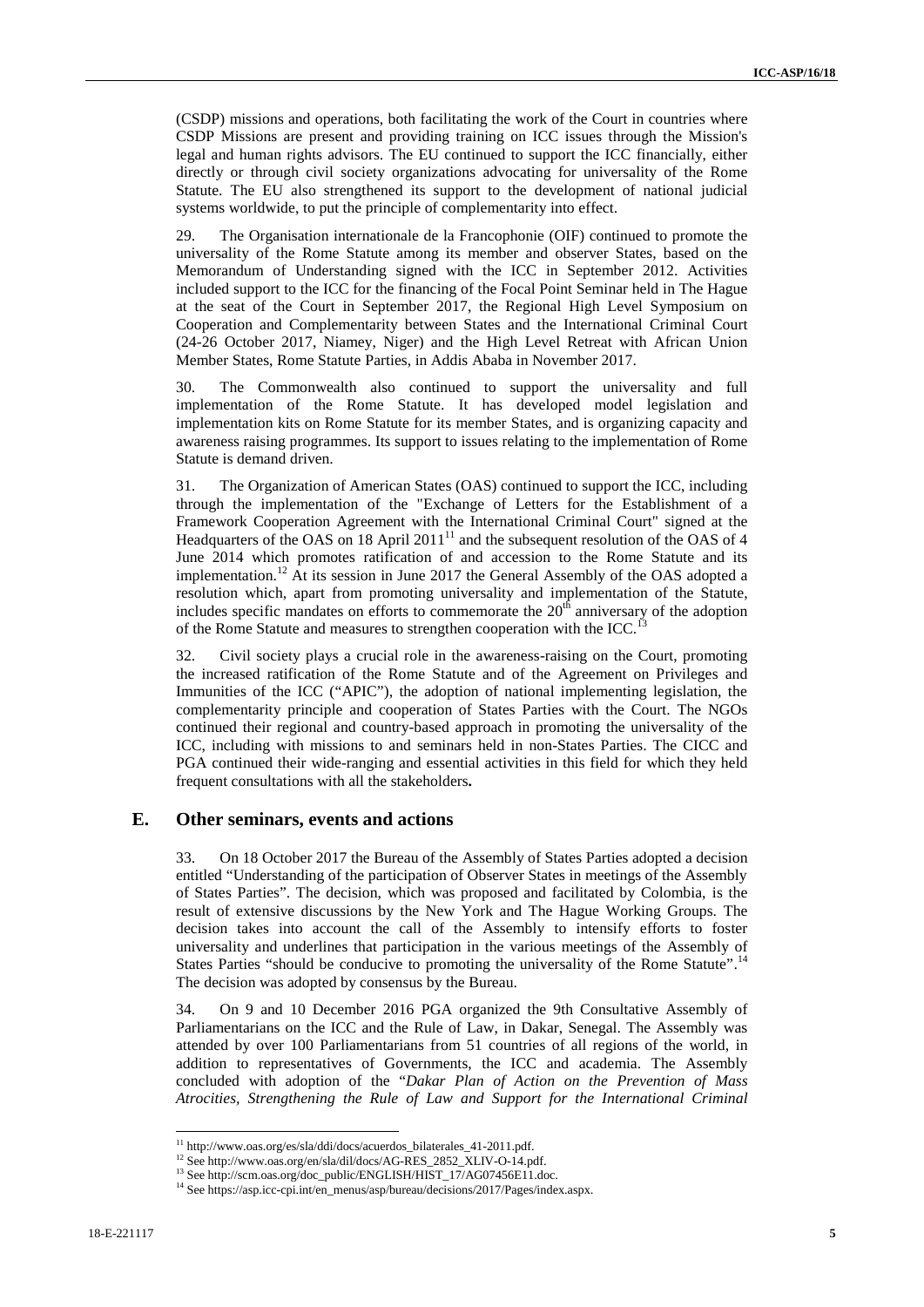*Court"*. In the framework of the Assembly, PGA also organised the 7th Session of the Working Group on the Universality of the Rome Statute in the Middle East and North Africa Region.

35. On 17 July 2017, on the occasion of the Day of International Criminal Justice, the CICC launched a campaign entitled *"#WarAfterWar*", seeking to build universal support for the Court.<sup>15</sup> In August 2017, the Coalition undertook a dedicated campaign to promote ratification of the APIC by all states.<sup>16</sup>

### **III. Findings and challenges**

36. At the end of the reporting period, the membership of the Rome Statute amounted to 123 with Burundi withdrawing from the Rome Statute.<sup>17</sup> South Africa and The Gambia had also submitted notifications of withdrawals, which were withdrawn before taking effect.

37. From a regional perspective, only five States are missing for a full representation of the Latin American and Caribbean region. The African region continues to be the region with the most States Parties. The Asia-Pacific region remains the most under-represented while the Western European and Other States Group is one of the most represented regions. In the Eastern European region, a few States are still not yet parties.

38. As of 19 October 2017, the amendments to the Rome Statute on the Crime of Aggression and the amendments to article 8, adopted in Kampala, had been ratified by 34 States.<sup>18</sup> During the reporting period, Argentina and Portugal ratified both amendments. One of the two requirements for activation of the Court's jurisdiction over the crime of aggression, namely the number of ratifications or acceptances as set out in article 15 *bis* (2), has thus been fulfilled, allowing for the Court's jurisdiction over said crime to be activated by a decision of the Assembly of States Parties to be taken after 1 January 2017.<sup>1</sup>

39. As of 19 October 2017 the amendment to article 124 adopted by the Assembly of States Parties on 26 November 2015 had been ratified or accepted by six States Parties. During the reporting period Austria, the Netherlands, Portugal and Slovakia ratified or accepted the amendment.

40. As of 19 October 2017, the Agreement on Privileges and Immunities of the ICC ("APIC") had been ratified by 77 States, one of which (Ukraine) is not yet party to the Rome Statute. Peru and the Republic of Moldova acceded to the Agreement on 17 January 2017 and 17 May 2017, respectively.

41. Based on the information provided during the reporting period, the key challenges for achieving universality and full implementation are legal difficulties in amending the Constitution or the national legislation in order to ratify the Rome Statute, political challenges that hinder the ratification process, lack of expertise and financial resources, and insufficient information about the functioning of the Rome Statute system and the availability of technical assistance. It was noted that making pertinent official documents and other material of relevance available in all relevant official languages in addition to the two working languages, thereby strengthening outreach activities, could facilitate ratification or accession by States not party. It was also noted that there is no clear definition of the concepts "full implementation" and "implementing legislation", which could entail different things for different states depending on their legal systems and traditions. These issues could merit further discussion.

42. Besides fostering the political will, which remains an essential priority, stakeholders could enhance their efforts in assisting current or future States Parties with similar legal systems by sharing with them legal expertise and practice. As mentioned, efforts in this regard have been made bilaterally by States and jointly by regional organizations and civil society, but further activities are needed.

<sup>15</sup> See http://www.coalitionfortheicc.org/international-justice-day-2017.

<sup>&</sup>lt;sup>16</sup> See http://www.coalitionfortheicc.org/news/20170801/states-join-icc-cooperation-treaty-apic.

<sup>17</sup> See https://treaties.un.org/Pages/ViewDetails.aspx?src=TREATY&mtdsg\_no=XVIII-10&chapter=18&lang=en and https://treaties.un.org/doc/Publication/CN/2016/CN.805.2016-Eng.pdf.

<sup>18</sup> See: https://treaties.un.org/pages/ViewDetails.aspx?src=TREATY&mtdsg\_no=XVIII-10-b&chapter=18&lang=

en. <sup>19</sup> See article 15*bis*(3) of the Rome Statute.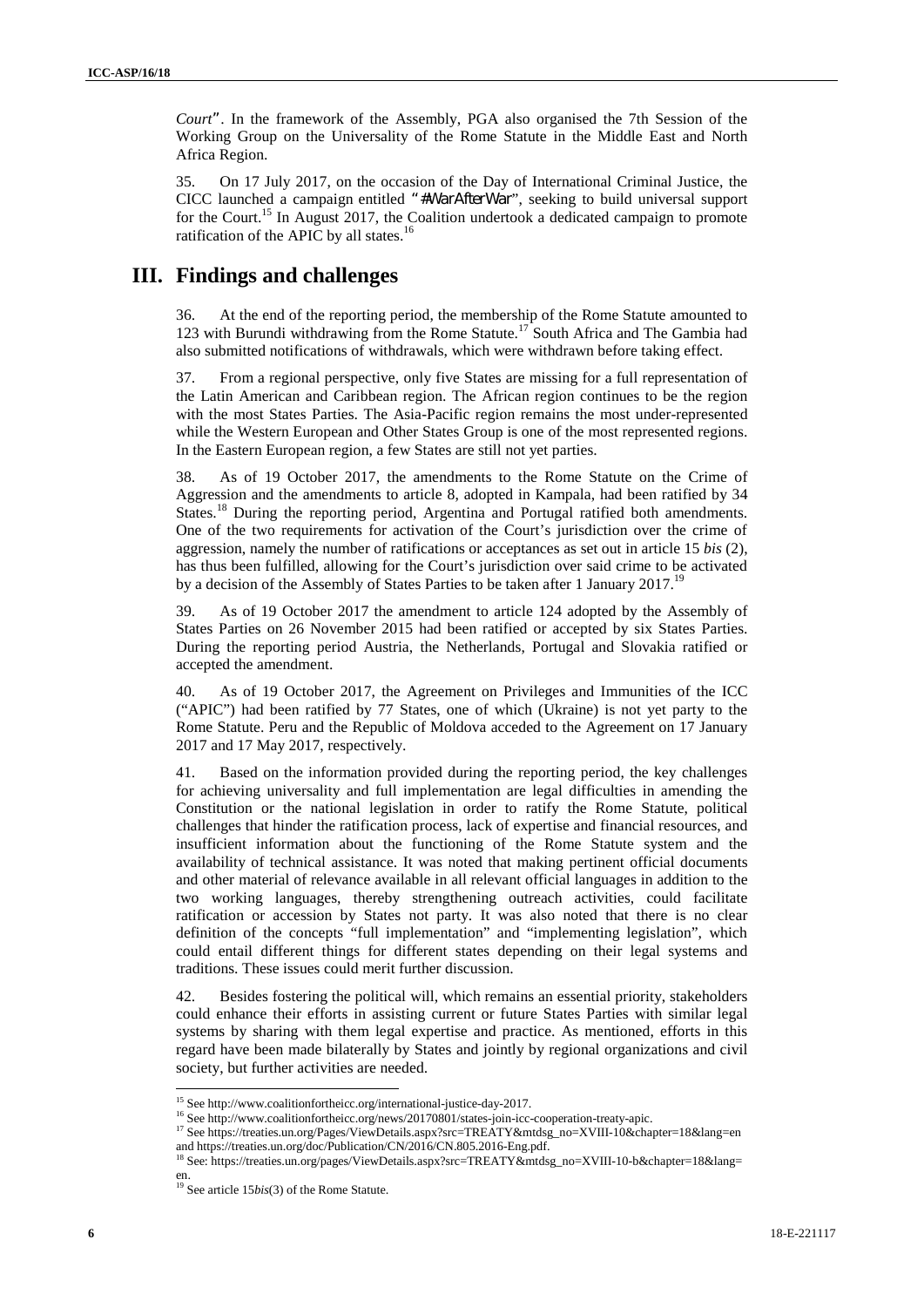43. It is recalled that States Parties should provide the Secretariat with information on activities undertaken in promoting universality and full implementation of the Rome Statute.

### **IV. Recommendations**

44. In general there is a need for further sustained efforts in promoting the universality and full implementation of the Rome Statute and the APIC. Many activities are already being undertaken on an on-going basis, and the scope for better coordination and identification of possible synergies as well as more systematic follow-up on initiatives should be explored further. Enhanced use of ICT and social media could play an important role in this regard, in particular when reaching out to academia and students, building on existing initiatives. Against this background, the following recommendations are made:

#### **A. To the Assembly of States Parties**

1. To continue to monitor closely the implementation of the Plan of action.

#### **B. To the States Parties**

2. To continue to promote, as far as possible, the universality and full implementation of the Rome Statute in their bilateral, regional and multilateral relationships, including enhancing the cooperation between international and regional organizations and the Court;

3. To continue their efforts to disseminate information on the Court at the national, regional and international level, including through events, seminars, publications, courses and other initiatives that may raise awareness about the work of the Court;

4. To continue to provide the Secretariat with updated information relevant to the universality and full implementation of the Rome Statute, including current contact information on national focal points;

5. To continue to promote, as far as possible, the universality and full implementation of the Rome Statute in collaboration with the Court, civil society, academia, international organizations and professional organizations, bearing in mind the opportune occasion of the  $20<sup>th</sup>$  anniversary of the Rome Statute in 2018;

6. To organize, in conjunction with the Court, civil society, academia, international organizations and professional associations, seminars, panel discussions and events focusing on promoting the universality and full implementation of the Rome Statute, in New York, in The Hague and in different regions, and to disseminate information about the Court's work and the provisions of the Rome Statute;

7. To continue to provide, wherever possible, technical and financial assistance to States wishing to become party to the Statute and to those wishing to implement the Statute in their national legislation;

8. To provide financial and/or other support, wherever possible, to civil society, academia, international organizations and professional associations that provide technical assistance to overcome the challenges to ratification and implementation identified in this report;

9. To continue to contribute to the Trust Fund for Least Developed Countries and other developing States to promote the attendance of States not party to the sessions of the Assembly; and

10. To continue to cooperate with the Court so that it can fulfil its functions accordingly.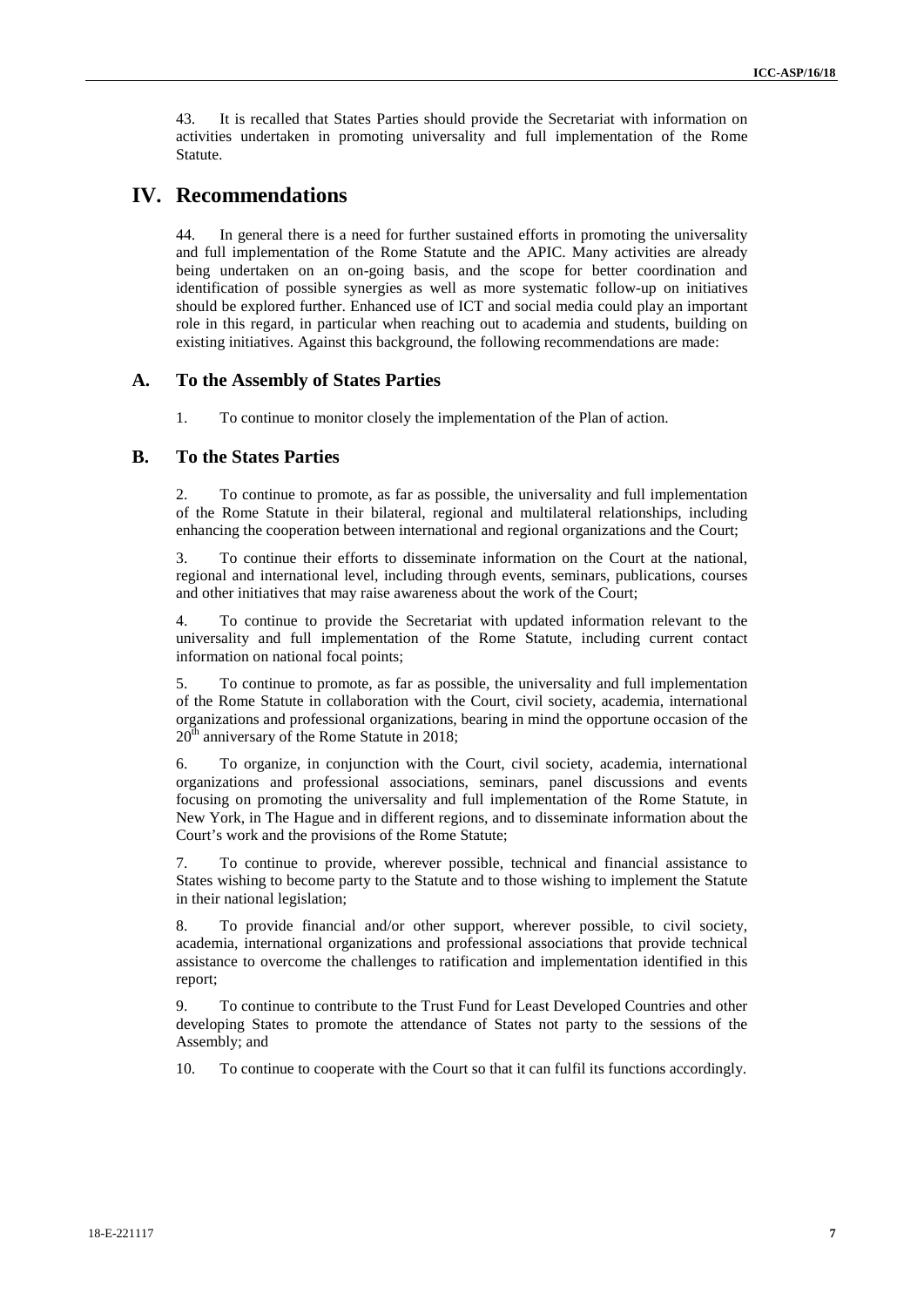## **C. To the Secretariat of the Assembly of States Parties**

11. To continue to support States in their efforts to promote the universality and full implementation of the Rome Statute by acting as a focal point for information exchange and by making available updated information on this matter, including on the website of the Court;

12. To compile information on all available resources and potential donors, and post it on the Court's website for easy access by States; and

13. To prepare a matrix to serve the purpose of enhanced information-sharing between potential recipients and donors of technical assistance.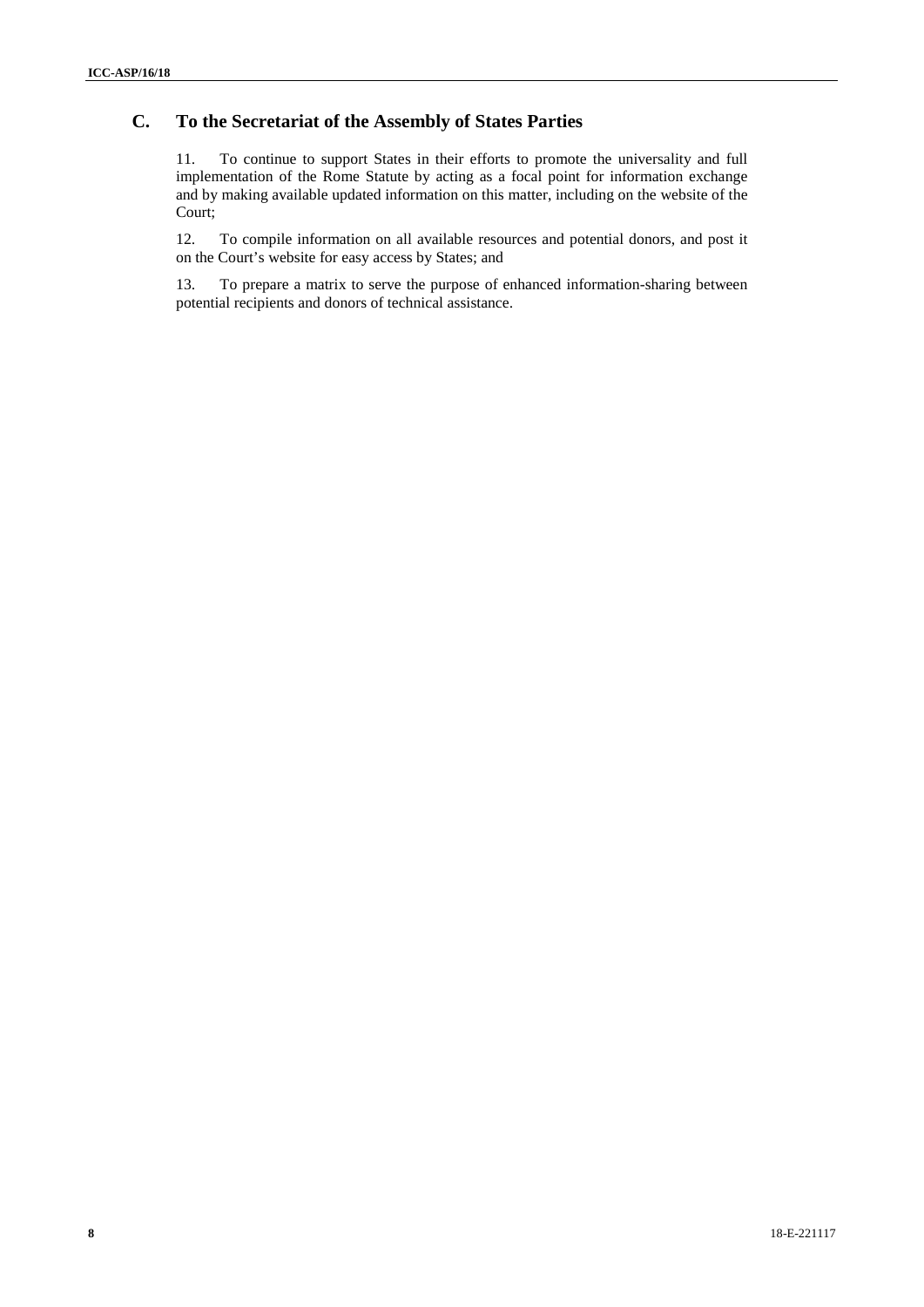### **Annex**

## **Draft language to be included in the omnibus resolution**

### **Universality of the Rome Statute**

1. *Invites* States not yet parties to the Rome Statute of the International Criminal Court to become parties to the Rome Statute, as amended, as soon as possible and *calls upon* all States Parties to intensify their efforts to promote universality;

2. *Notes with deep regret* the entry into force of the notification of withdrawal submitted by a State Party under article 127(1) of the Statute on 27 October 2016, and c*alls upon* that State to reconsider its withdrawal;

3. *Welcomes with appreciation* the withdrawal by two States Parties of their notifications submitted under article  $127(1)$ ;

4. *Welcomes with appreciation* also the continuation by the President of the Assembly and by the Bureau of the dialogue on the "Relationship between Africa and the International Criminal Court" initiated by the Bureau during the fifteenth session of the Assembly of States Parties, and *invites* the Bureau to further widen and deepen this dialogue as needed with all interested State Parties;

5. *Welcomes* the initiatives undertaken to celebrate 17 July as Day of International Criminal Justice<sup>3</sup> and *recommends* that, on the basis of lessons learnt, all relevant stakeholders, together with the Court, continue to engage in preparation of appropriate activities and share information with other stakeholders to that effect through the Secretariat of the Assembly<sup>4</sup> and otherwise;

6. *Calls upon* all international and regional organizations as well as civil society to intensify their efforts to promote universality;

7. *Decides* to keep the status of ratifications under review and to monitor developments in the field of implementing legislation, inter alia with a view to facilitating the provision of technical assistance that States Parties to the Rome Statute, or States wishing to become parties thereto, may wish to request from other States Parties or institutions in relevant areas;

8. *Recalls* that the ratification of the Rome Statute must be matched by national implementation of the obligations emanating therefrom, notably through implementing legislation, in particular in the areas of criminal law, criminal procedural law and international cooperation and judicial assistance with the Court and, in this regard, *urges* States Parties to the Rome Statute that have not yet done so to adopt such implementing legislation as a priority and *encourages* the adoption of victims-related provisions, as and when appropriate;

9. *Welcomes* the report of the Bureau on the Plan of action for achieving universality and full implementation of the Rome Statute<sup>5</sup> and *notes with appreciation* the efforts of the Court's President, the Office of the Prosecutor, the President of the Assembly, the Assembly, States Parties and of civil society to enhance the effectiveness of universalityrelated efforts and to encourage States to become parties to the Rome Statute, as amended, and to the Agreement on Privileges and Immunities, as well as relevant efforts undertaken in the framework of the Universal Periodic Review of the Human Rights Council;

<sup>1</sup> Depositary Notification C.N.805.2016.TREATIES-XVIII.10, see at: https://treaties.un.org/doc/publication/cn/20 16/cn.805.2016-eng.pdf. <sup>2</sup> Depositary Notification C.N.121.2017.TREATIES-XVIII.10, see at: https://treaties.un.org/doc/publication/CN/2

<sup>017/</sup>CN.121.2017-Eng.pdf, and Depository Notification C.N.62.2017.TREATIES-XVIII.10, see at: https://treaties.<br>un.org/doc/Publication/CN/2017/CN.62.2017-Eng.pdf.

<sup>&</sup>lt;sup>3</sup> Official Records ... Review Conference ... 2010 (RC/11), part II.B, Kampala Declaration (RC/Decl.1), para. 12.<br><sup>4</sup> See ICC - Secretariat of the Assembly of States Parties at: https://asp.icc-cpi.int/en\_menus/asp/asp%2 D/Pages/default.aspx.<br><sup>5</sup> ICC-ASP/16/18.